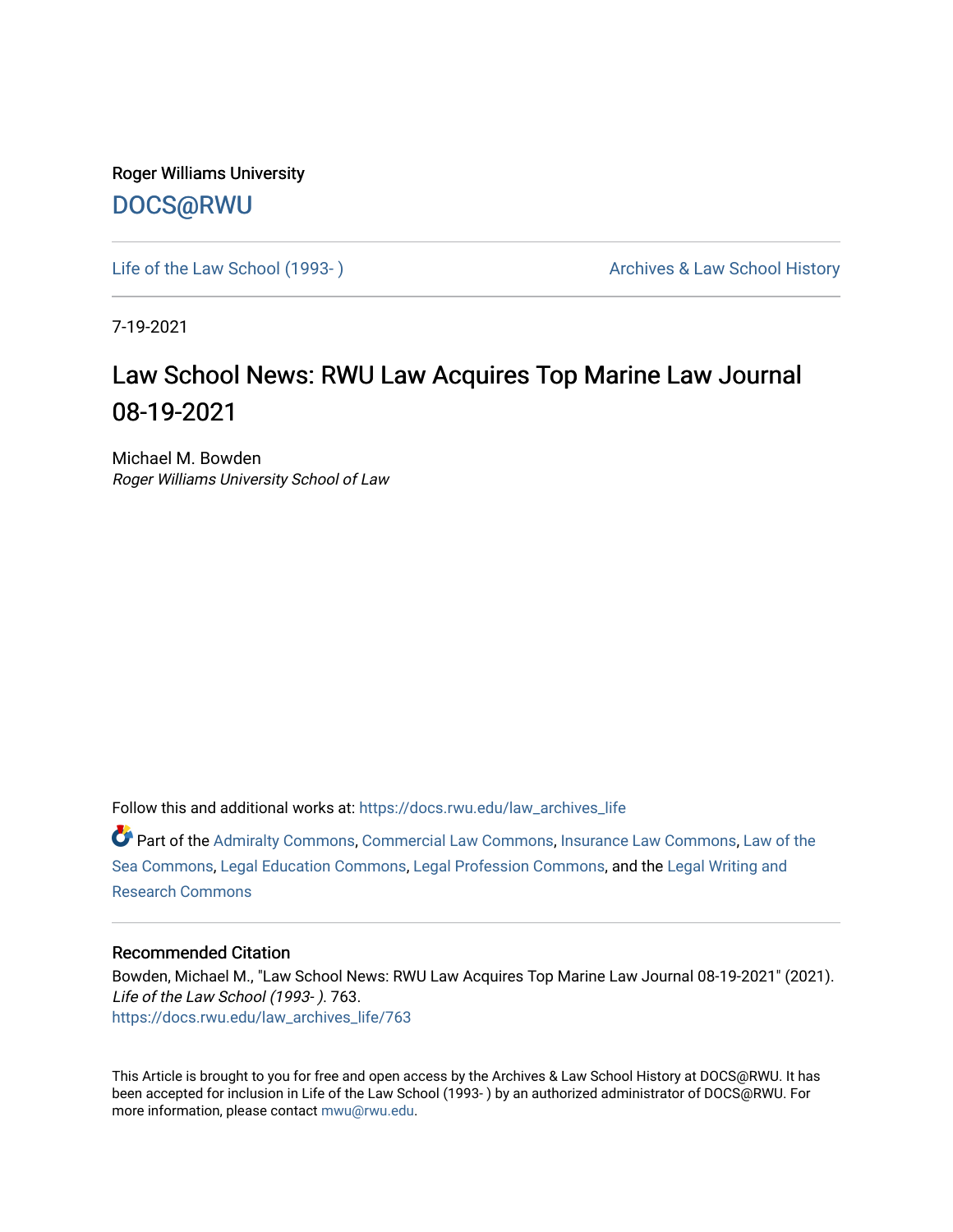# *Law School News*

## RWU Law Acquires Top Marine Law Journal

Rhode Island's only law school acquires the U.S.'s leading maritime law periodical, a boon for the profession and students alike.



RWU Law's JMLC editorial team at the Port of Providence: Julia Wyman, Director of RWU Law's Marine Affairs Institute & the Rhode Island Sea Grant Legal Program, Professor Justin Kishbaugh and Professor Jonathan Gutoff. Image Credit: James Jones/RWU Law

Roger Williams University School of Law is the new home of the *Journal of Maritime Law and Commerce* (JMLC), the premier periodical in the field of maritime law in the United States.

Founded in 1969, the JMLC is a scholarly and practice-oriented periodical "devoted to all aspects of admiralty and maritime law, including the law of the sea." Since its inception 50 years ago, courts and arbitrators – including the Supreme Court of the United States and foreign courts – have cited the *Journal* hundreds of times.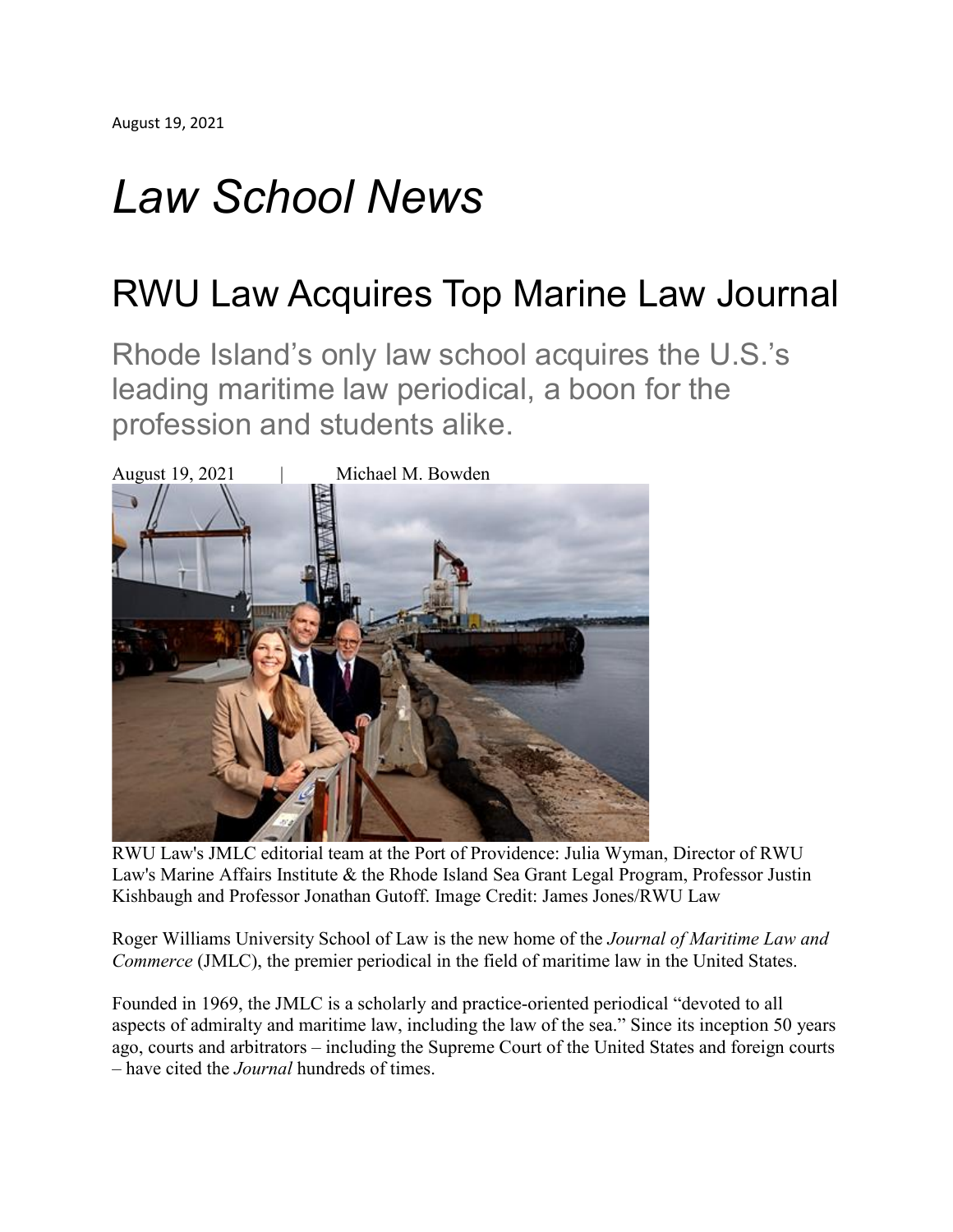"RWU Law is a fitting home for this leading publication," said Dean Gregory W. Bowman. "We are a nationally known maritime law school that provides strong training in this field to the next generation of lawyers and leaders through our excellent faculty, the Marine Affairs Institute (MAI), and our partnerships with the University of Rhode Island and Rhode Island Sea Grant."

RWU Law faculty and students will administer, edit, and publish the *Journal* in both online [\(law.rwu.edu/go/jmlc\)](https://law.rwu.edu/academics/marine-affairs-institute/journal-maritime-law-and-commerce) and print editions twice a year, coinciding roughly with the fall and spring academic semesters.

### *'The JMLC will serve a dual mission: providing a vital resource to maritime professionals in the field, while also putting our students to work alongside those professionals.'*

"This is a wonderful opportunity for the law school and the Marine Affairs Institute," said Julia Wyman, director of the MAI & the Rhode Island Sea Grant Legal Program at RWU Law. "The *Journal* is an internationally respected, professionally published journal that experts in the maritime field rely on for important analysis of current issues."

### Linking Students and Professionals

At its new home, the JMLC will remain a peer-reviewed publication supported by external funding. It came to Roger Williams as a generous gift from the family of George Jay Joseph, the Washington, D.C., lawyer who founded the *Journal*. Two RWU Law alumni, Alison Laboissonniere Boyd '06 and Bradford Boyd '08 – founders of ANOVA Marine Insurance Services LLC, a major marine insurance firm headquartered in Pembroke Pines, Fla. – have generously agreed to underwrite the *Journal*'s production for five years.

"We were thrilled to be able to help RWU Law add yet another component to its already strong maritime law reputation," said Bradford Boyd. "As a student, I chose Roger Williams because of its maritime law opportunities, and my career has benefited greatly from that decision. Alison and I both felt that a journal focusing on the commercial side of maritime law would be a great complement to RWU Law's already strong ocean and coastal law opportunities."

RWU Law Professors Jonathan Gutoff and Justin Kishbaugh will serve with Wyman as the Editors-in-Chief. Second- and third-year law students will act as student editors. "I look forward to working with Julia and Justin to maintain the integrity of the *Journal* while offering opportunities for our students to assist with the production of the *Journal*," said Gutoff. "We plan on keeping George Jay Joseph's vision for the *Journal* alive and strong."

Kishbaugh remarked, "The JMLC is essentially a professional journal, with working lawyers in the field actively involved in the editorial process. This dynamic will provide students with a substantially different experience than that of editing a traditional law review."

"Our intent is for students to be an active part of the editorial team," Wyman explained. "That means they'll be working not only with us internally but also with professionals in the field. In essence, the JMLC will serve a dual mission: providing a vital resource to keep maritime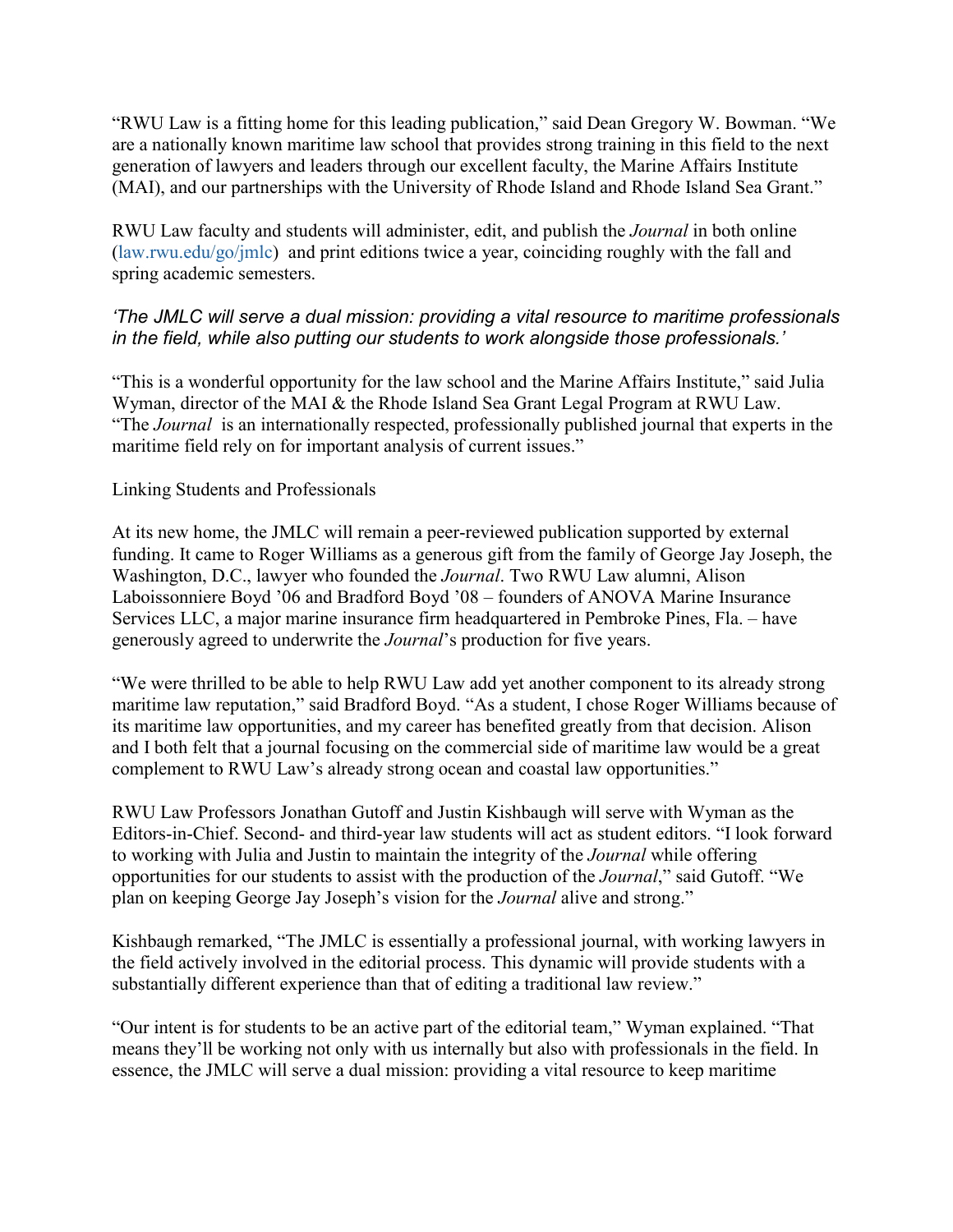professionals up to date on important issues in the field while also putting our students to work alongside those professionals in practice."

'I'm a Little Jealous!'

Many of those maritime professionals are, in fact, alumni who came to RWU Law specifically for its nationally recognized focus on maritime law.

For example, Marc Fialkoff '14 is a national expert on nuclear security and transport law who works with Oak Ridge National Laboratory in Tennessee, currently on a detail to the U.S. State Department. A few years ago, he published a piece in the JMLC on the intersection of maritime law and nuclear law with floating nuclear power plants. He is serving as a guest editor for the first Roger Williams Law edition.

"The *Journal* is an invaluable forum for important discussions that showcase the interdisciplinary nature of maritime law," he said. "And Roger Williams is really a perfect fit, being home to the MAI, the admiralty moot court team, the joint J.D./Marine Affairs degree, and so many other outlets. To be honest, I'm a little jealous that I'm not studying there today! This really highlights and elevates the outstanding maritime law programs at Roger Williams."

Casey O'Brien '15, an associate attorney at Hill Rivkins LLP in New York City and secretary of the Maritime Law Association's Arbitration and ADR Committee, is also a guest editor for the inaugural Roger Williams edition of the *Journal*.

"This is a very exciting development," she said. "The *Journal* is a very well-known publication and a great resource for practitioners. The professionals who contribute articles are familiar names in the field. I'm really excited for the law school; this is a real feather in their cap."

O'Brien is equally excited that students will be involved in producing the publication.

"It's such a great opportunity to learn and understand, to be exposed to the issues currently facing the industry and how they might develop over the coming years," she said. "Add in the practical editing skills students will gain – not to mention making those introductions in the industry with the writers – and it's just a fantastic opportunity. Way to go again, Roger Williams!"

### A Unique Mixture

Gutoff said the JMLC offers a unique mixture of scholarly depth and practical know-how that the RWU Law team is committed to maintaining.

"Articles in the *Journal* are held to a very high standard of writing and research, but they also tend to focus on current practical issues facing the maritime industry and the maritime bar," he said. "There's a lot less theoretical work in the JMLC than you might find in the average studentedited academic journal. Sometimes there are more technical explorations – say, a five-paragraph